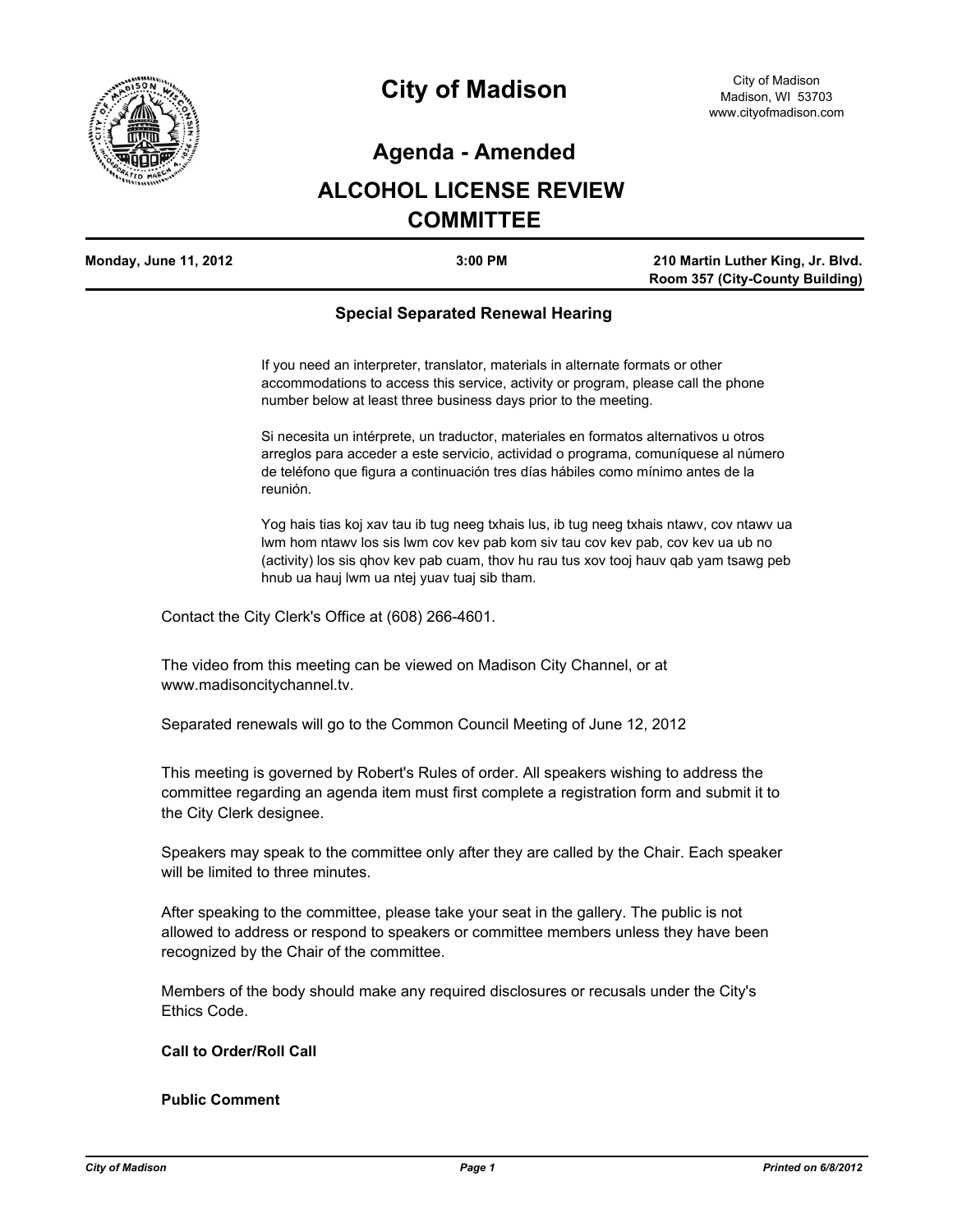#### **Disclosures and Recusals**

Members of the body should make any required disclosures or recusals under the City's Ethics Code.

#### **Recessed Public Hearing**

#### Possible Closed Session

The ALRC may meet from time to time in closed session pursuant to Wis. Stats. 19.85(1)(g) to confer with legal counsel for the purposes of rendering oral or written advice concerning legal strategy to be adopted by the ALRC with respect to litigation it is or is likely to become involved in and may meet from time to time in closed session pursuant to Wis. Stats. 19.85 (1)(a) to deliberate concerning the case that is the subject of this quasi-judicial hearing before the ALRC. The ALRC may reconvene in open session following any such closed session.

**1. [26385](http://madison.legistar.com/gateway.aspx?M=L&ID=29026)** Separated Liquor License Renewal Little Manhattan LLC • dba Little Manhattan • Capacity: 125 6718 Odana Rd • Agent: Emmalee Tse Class B Beer & Class C Wine • 20% alcohol, 50% food, 30% other Aldermanic District 19 (Alder Clear) • Police Sector 113 Separation requested by Madison Police Nonrenewal for disorderly house

#### *Legislative History*

5/16/12 ALCOHOL LICENSE REVIEW COMMITTEE RECOMMEND TO COUNCIL TO RE-REFER - RECESSED PUBLIC HEARING to the ALCOHOL LICENSE REVIEW COMMITTEE

*Alcohol License Review Committee meets on 6/11/12, so a recommendation will be made from the floor.*

**2. [26386](http://madison.legistar.com/gateway.aspx?M=L&ID=29028)** Separated Liquor License Renewal Wisconsin Ventures Inc • dba Segredo Madison • Capacity: 624 624 University Ave • Agent: Shayne Miller Class B Combination Liquor & Beer • 62% alcohol, 25% food, 13% other Aldermanic District 4 (Alder Verveer) • Police Sector 403 Separation requested by Madison Police

#### *Legislative History*

5/16/12 ALCOHOL LICENSE REVIEW COMMITTEE Re-refer to the ALCOHOL LICENSE REVIEW COMMITTEE *Alcohol License Review Committee meets on 6/11/12, so a recommendation will be made from the floor.*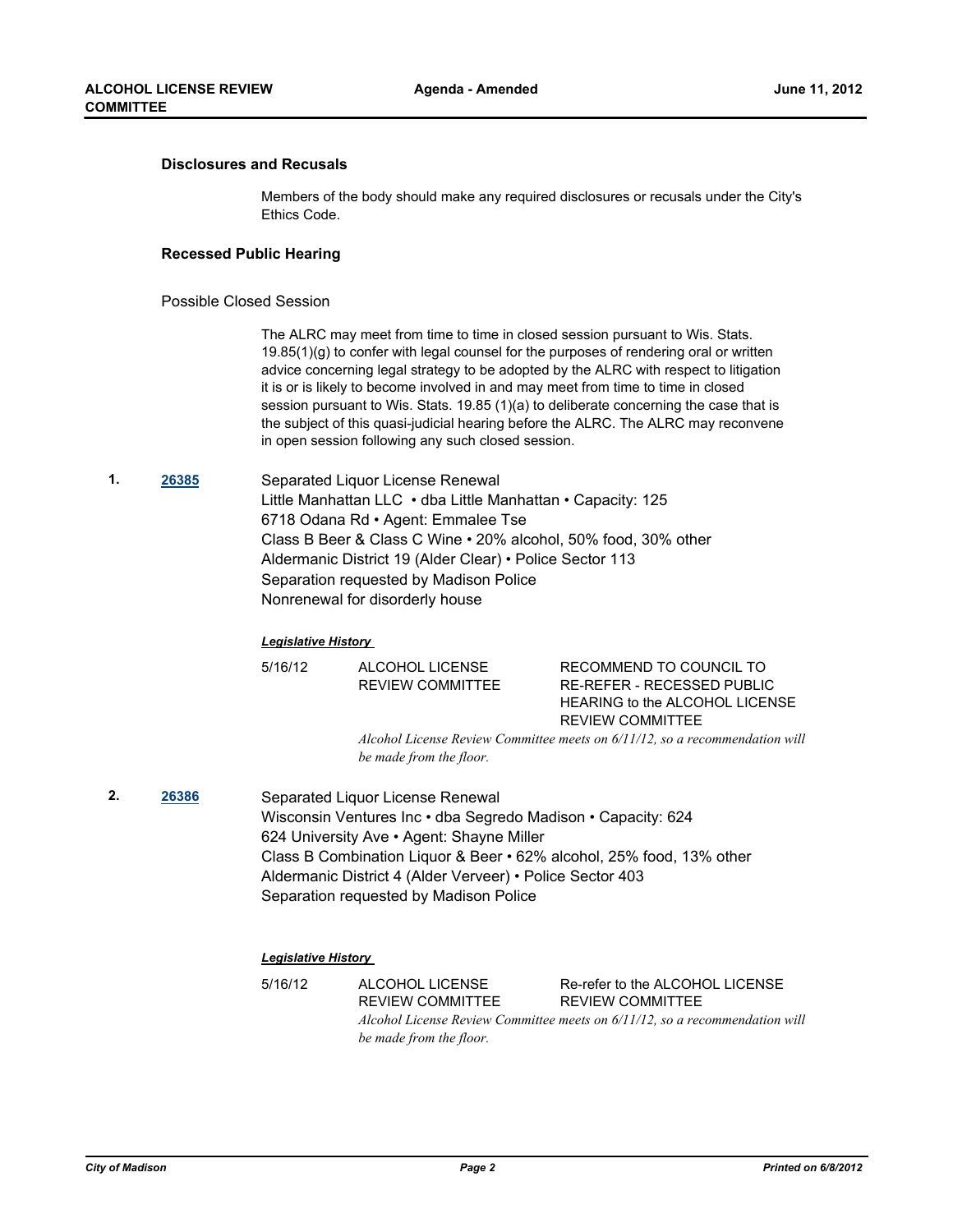| 3. | 26414 | Separated Liquor License Renewal<br>State Street Pub LLC . dba Whiskey River Saloon . Capacity: 297<br>552 State Street . Agent: Josh Hurley<br>Class B Combination Liquor & Beer • 90% alcohol, 5% food. 5% other<br>Aldermanic District 2 (Alder Maniaci) • Police Sector 403<br>Separation requested by Alder Maniaci |                                                                       |                                                                                                                                           |
|----|-------|--------------------------------------------------------------------------------------------------------------------------------------------------------------------------------------------------------------------------------------------------------------------------------------------------------------------------|-----------------------------------------------------------------------|-------------------------------------------------------------------------------------------------------------------------------------------|
|    |       | <b>Legislative History</b>                                                                                                                                                                                                                                                                                               |                                                                       |                                                                                                                                           |
|    |       | 5/16/12                                                                                                                                                                                                                                                                                                                  | ALCOHOL LICENSE<br><b>REVIEW COMMITTEE</b><br>be made from the floor. | Re-refer to the ALCOHOL LICENSE<br><b>REVIEW COMMITTEE</b><br>Alcohol License Review Committee meets on 6/11/12, so a recommendation will |
| 4. | 26415 | Separated Liquor License Renewal<br>EDO Garden LLC · dba Osaka House · Capacity: 40<br>505 State Street · Agent: Jin Jiang<br>Class B Combination Liquor & Beer • 10% alcohol, 90% food<br>Aldermanic District 4 (Alder Verveer) • Police Sector 403<br>Separation requested by Alder Verveer                            |                                                                       |                                                                                                                                           |
|    |       | <b>Legislative History</b>                                                                                                                                                                                                                                                                                               |                                                                       |                                                                                                                                           |
|    |       | 5/16/12                                                                                                                                                                                                                                                                                                                  | ALCOHOL LICENSE<br><b>REVIEW COMMITTEE</b>                            | Re-refer to the ALCOHOL LICENSE<br><b>REVIEW COMMITTEE</b>                                                                                |
| 5. | 26417 | Separated Liquor License Renewal<br>Gretisman Investments LLC . dba Plan B . Capacity: 300<br>924 Williamson St · Agent: Corey Gresen<br>Class B Combination Liquor & Beer • 70% alcohol, 30% food<br>Aldermanic District 6 (Alder Rummel) • Police Sector 408<br>Separation requested by Alder Rummel                   |                                                                       |                                                                                                                                           |
|    |       | <b>Legislative History</b>                                                                                                                                                                                                                                                                                               |                                                                       |                                                                                                                                           |
|    |       | 5/16/12                                                                                                                                                                                                                                                                                                                  | ALCOHOL LICENSE<br><b>REVIEW COMMITTEE</b>                            | Refer to the ALCOHOL LICENSE REVIEW<br><b>COMMITTEE</b>                                                                                   |
| 6. | 26418 | Separated Liquor License Renewal<br>Josefa Trejo • dba Taqueria Guadalajara • Capacity: 20<br>1033 S Park Street • Agent: Josefa Trejo<br>Class B Combination Liquor & Beer • 15% alcohol, 85% food<br>Aldermanic District 13 (Alder Ellingson) • Police Sector 306<br>Separation requested by Alder Ellingson           |                                                                       |                                                                                                                                           |
|    |       | <b>Legislative History</b>                                                                                                                                                                                                                                                                                               |                                                                       |                                                                                                                                           |
|    |       | 5/16/12                                                                                                                                                                                                                                                                                                                  | ALCOHOL LICENSE<br><b>REVIEW COMMITTEE</b>                            | Re-refer to the ALCOHOL LICENSE<br>REVIEW COMMITTEE                                                                                       |